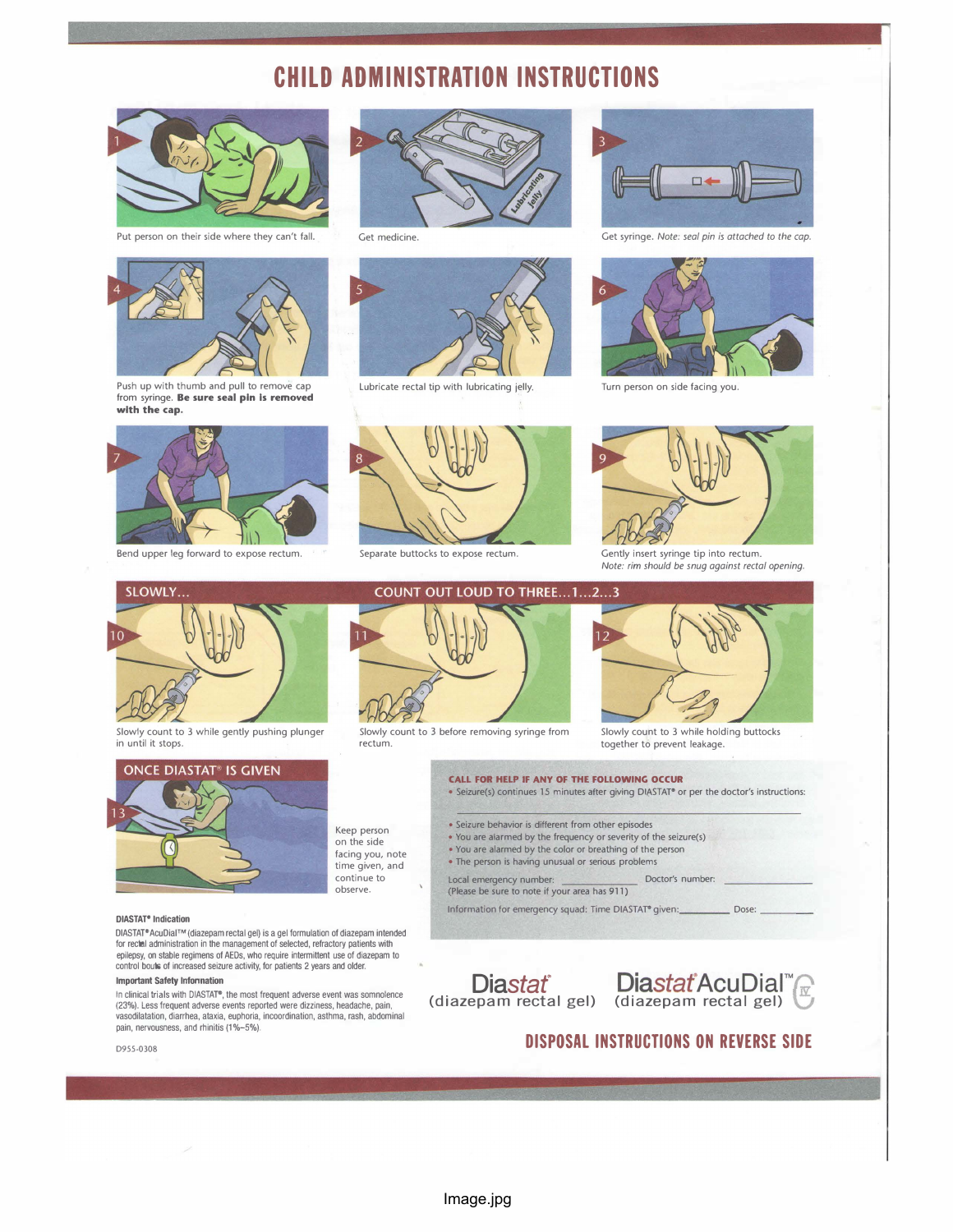# Answers to your questions about Diastat and seizures

# For people with seizures and those who care for them

Your doctor has prescribed Diastat® (diazepam rectal gel) to help you control some of your seizures. Diastat is given by a caregiver, usually a relative or friend who is familiar with you and your seizure patterns.

Below are common questions that people with seizures have about Diastat, and some concerns that caregivers have about giving it to someone who is having a seizure.

If you have any questions not answered here, please talk with your doctor, nurse, or pharmacist.

O

O

O

Diastat is the brand name given to the gel form of a medication known as diazepam. Diazepam is The seizures usually stop within 15 minutes. commonly used to control seizures. In fact, you If seizures continue, your caregiver should may have received diazepam in the past as a pill call for medical help. or injection. Diastat, however, delivers diazepam<br>through the rectum, which is an effective way to **If Diastat stops my seizures, do I still need**<br>to take my other seizure medications?

# When should Diastat be given?

seizures, sometimes referred to as "acute your doctor. repetitive seizures." During these episodes, after. This pattern is difficult to stop and often results in a trip to the emergency room. Diastat comes in prepackaged, prefilled, and

# O How often can Diastat be given?

Diastat can be given every 5 days, or 5 times for you. Let your doctor know if you gain or if you feel you need Diastat more often. The state of to be changed.

and adults ranging in age from 2 years to 76 medications can be difficult: A pill or other years. The most common side effect seen with medication given through the mouth may not much less often, include skin rash, dizziness, choking; and medical personnel may need to nervousness, diarrhea, feeling unsteady or be given by your caregiver, wherever you are. clumsy, and wheezing. Rectal absorption of Diastat is rapid, safe,

You or your caregiver should tell your doctor about and effective. any side effects that you experience with Diastat.  $\bullet$  What should I do if the product leaks out or

# diazepam rectal gel is leakage of Diastat or a bowel movement.

Stop the seizure. Fast.

# What is Diastat?<br>
Diastat is the brand name given to the sel form  $\overrightarrow{Q}$  How soon should seizures stop after<br>
qiving Diastat?

# to take my other seizure medications?

Yes. Diastat cannot take the place of your other medications. Do not stop taking any Diastat should be given for serial or cluster other medications without first speaking with

# one seizure ends and another follows soon **OV** How do I know if I am getting the right dose<br>after. This pattern is difficult to stop and often of Diastat?

premeasured doses for children and adults. Your doctor has prescribed the one that is right per month. Please speak with your doctor lose weight or grow, as your dose may need

# What kinds of side effects can I expect?  $\bullet$  Why is Diastat given through the rectum?

Diastat has been safely used in children When you are experiencing a seizure, giving Diastat is sleepiness. Other side effects, seen be swallowed (absorbed), or if it is, it may cause pain, headache, stuffy nose, abdominal pain, be present to give an injection. But Diastat can

# is expelled after administration of Diastat?

 $\mathbf{Discuss}$  biscuss beforehand with your doctor any appropriate steps you may need to take if the substitution of  $\mathbf{Discuss}$  beforehand with your doctor any appropriate steps you may need to take if there